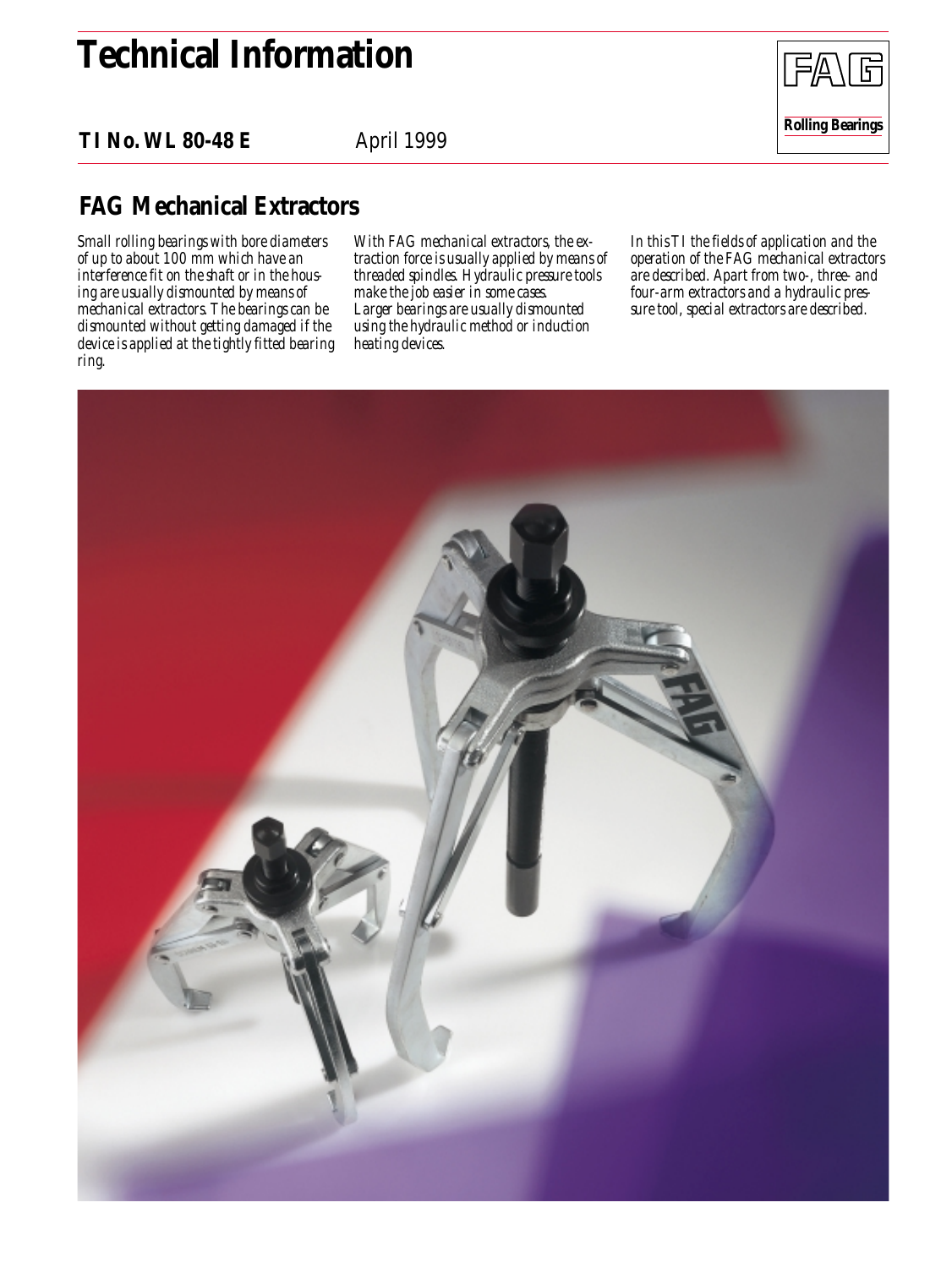# **Contents**

| Two-Arm Extractor 54  3          |
|----------------------------------|
| Two-Arm Bearing Extractor 47 4   |
| Three-Arm Extractor 52 5         |
| Three-Arm Extractor 53 6         |
| Hydraulic Pressure Tool 44 7     |
| Ball Bearing Extractor 56  8     |
| Special Bearing Extractor 64  10 |
| Internal Extractor 62 12         |
|                                  |
| Impact-Type Extractor 59 14      |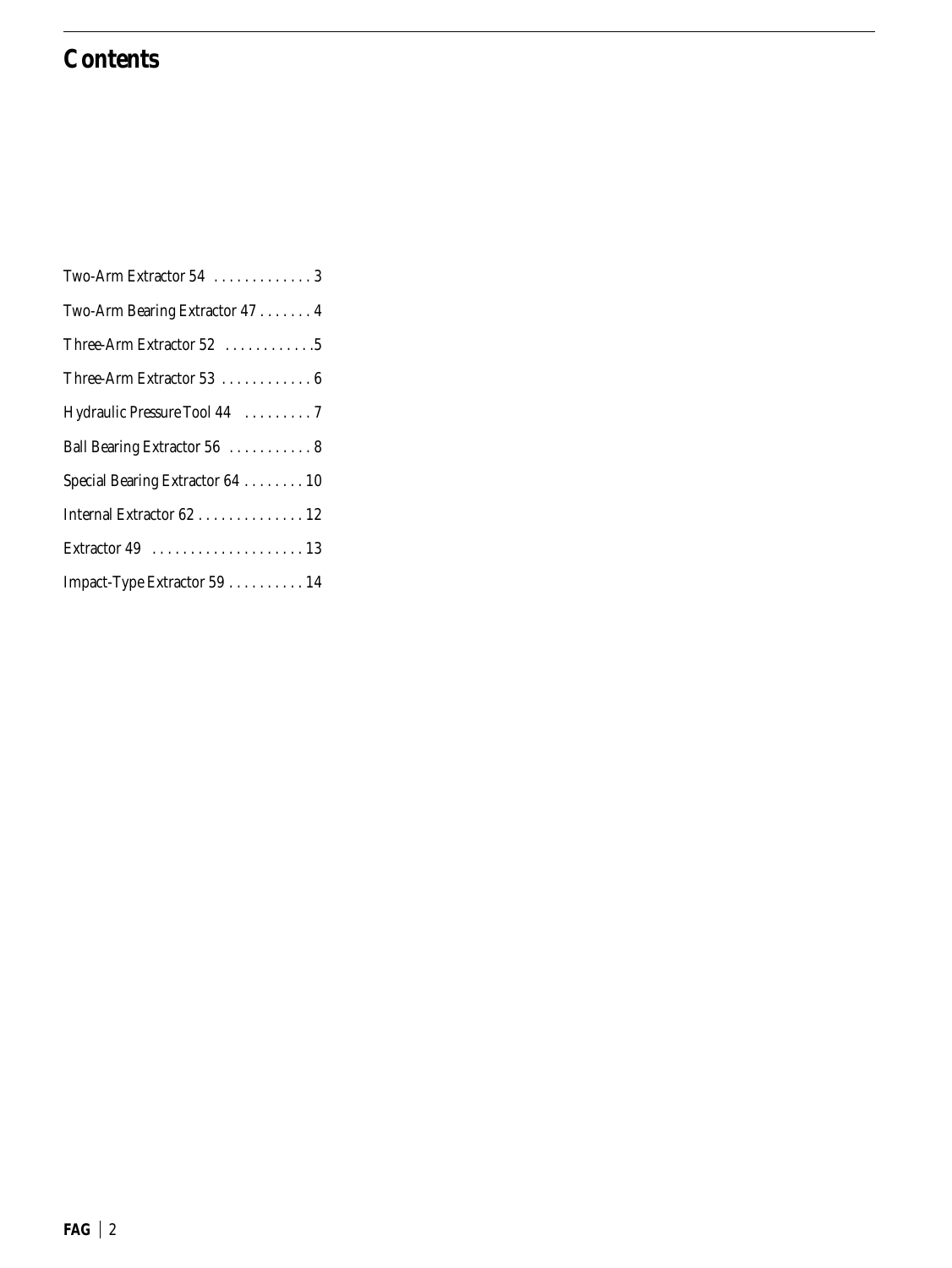**Two-Arm Extractor 54**

### **Two-Arm Extractor 54**

**Application**

- For extracting complete rolling bearings of all types or tightly fitted inner rings as well as other parts, e.g. gearwheels, that are gripped from inside or outside.
- Good radial and axial accessibility of the bearing location, possibly slots, required

### **Operation**

Depending on bearing size and mounting conditions, the extractor with the suitable dimensions is selected. The extraction arms are adjusted on the cross arm until they have the right span. When the spindle is screwed in, a self-locking mechanism prevents the arms from slipping off.

Rolling bearing rings that are extracted correctly remain undamaged. Complete bearings where the extraction force is transmitted through the rolling elements usually become unserviceable.



#### **Programme**

| <b>Order designation</b> | <b>Span</b> | Depth | Weight<br>$\approx$ |  |
|--------------------------|-------------|-------|---------------------|--|
| Two-arm extractor        | mm          | mm    | kg                  |  |
| ABZIEHER54.100           | 80          | 100   | 0.75                |  |
| ABZIEHER54.200           | 120         | 125   | 0.9                 |  |
| ABZIEHER54.300           | 160         | 150   | 2.3                 |  |
| ABZIEHER54.400           | 200         | 175   | 2.5                 |  |
| ABZIEHER54.500           | 250         | 200   | 3.45                |  |
| ABZIEHER54.600           | 350         | 250   | 4.4                 |  |
| <b>ABZIEHER54.SET*)</b>  |             |       | 15.5                |  |

\*) consists of a holder (W x D x H)  $215$  x  $235$  x  $475$  mm, complete with the 6 extractors listed above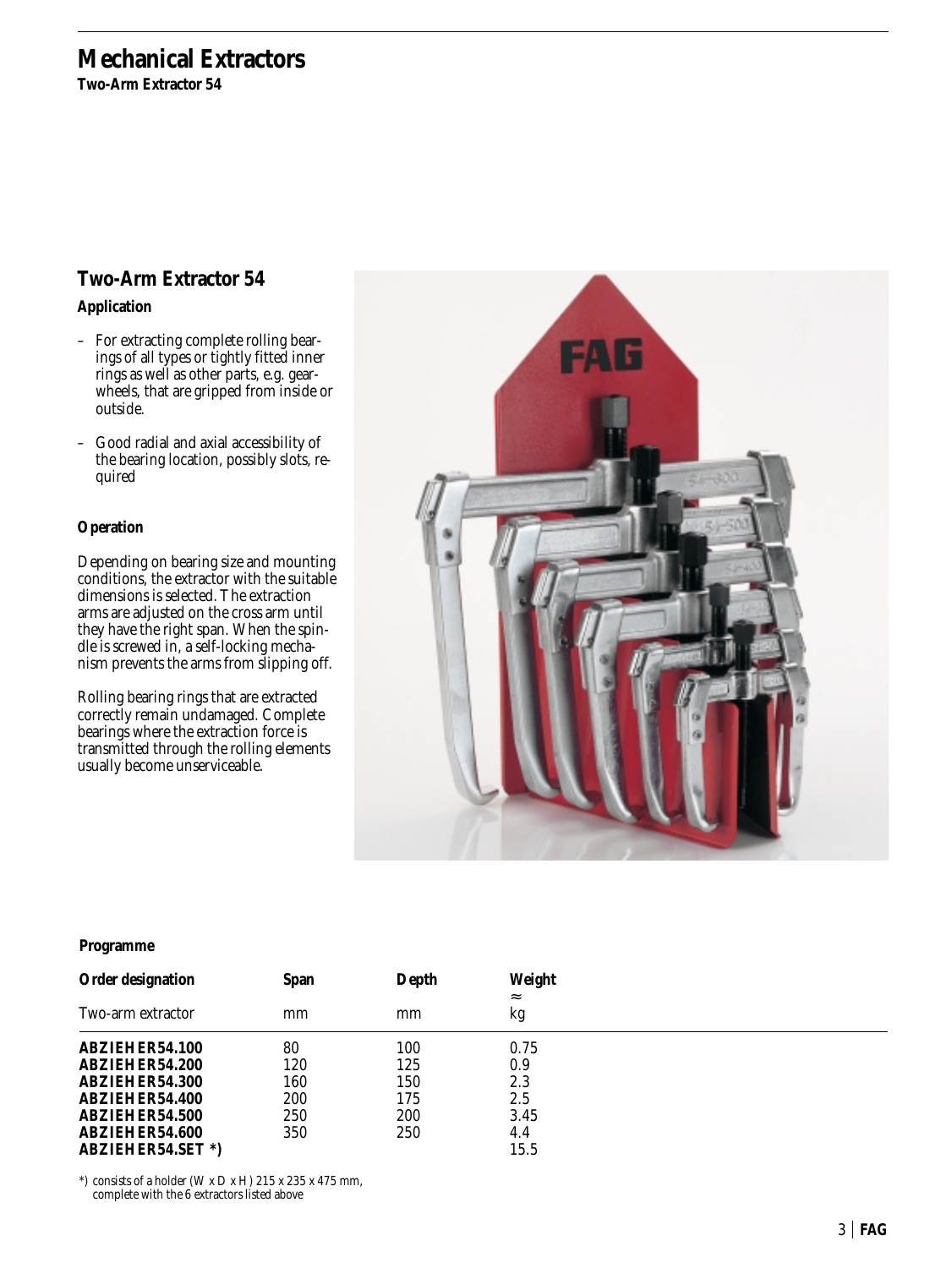**Two-Arm Bearing Extractor 47**

### **Two-Arm Bearing Extractor 47**

### **Application**

- For extracting complete rolling bearings or tightly fitted inner rings
- Bearing rings may be fitted against a surface, i.e. slots are not required

### **Operation**

Depending on bearing size and mounting conditions, the extractor with the suitable dimensions is selected. By means of the tightening shackle the ring to be extracted can be wedged loose by means of the specially shaped arms. The wedging and centering on the shaft are important for dismounting bearings without damage.

Rolling bearing rings that are extracted correctly do not get damaged. Complete bearings where the extraction force is transmitted through the rolling elements usually become unserviceable.



| <b>Order designation</b>         | <b>Span</b> | Depth     | Weight<br>$\approx$ |
|----------------------------------|-------------|-----------|---------------------|
| Two-arm extractor                | mm          | mm        | kg                  |
| ABZIEHER47.100<br>ABZIEHER47.200 | 45<br>90    | 65<br>100 | 0.55<br>1.45        |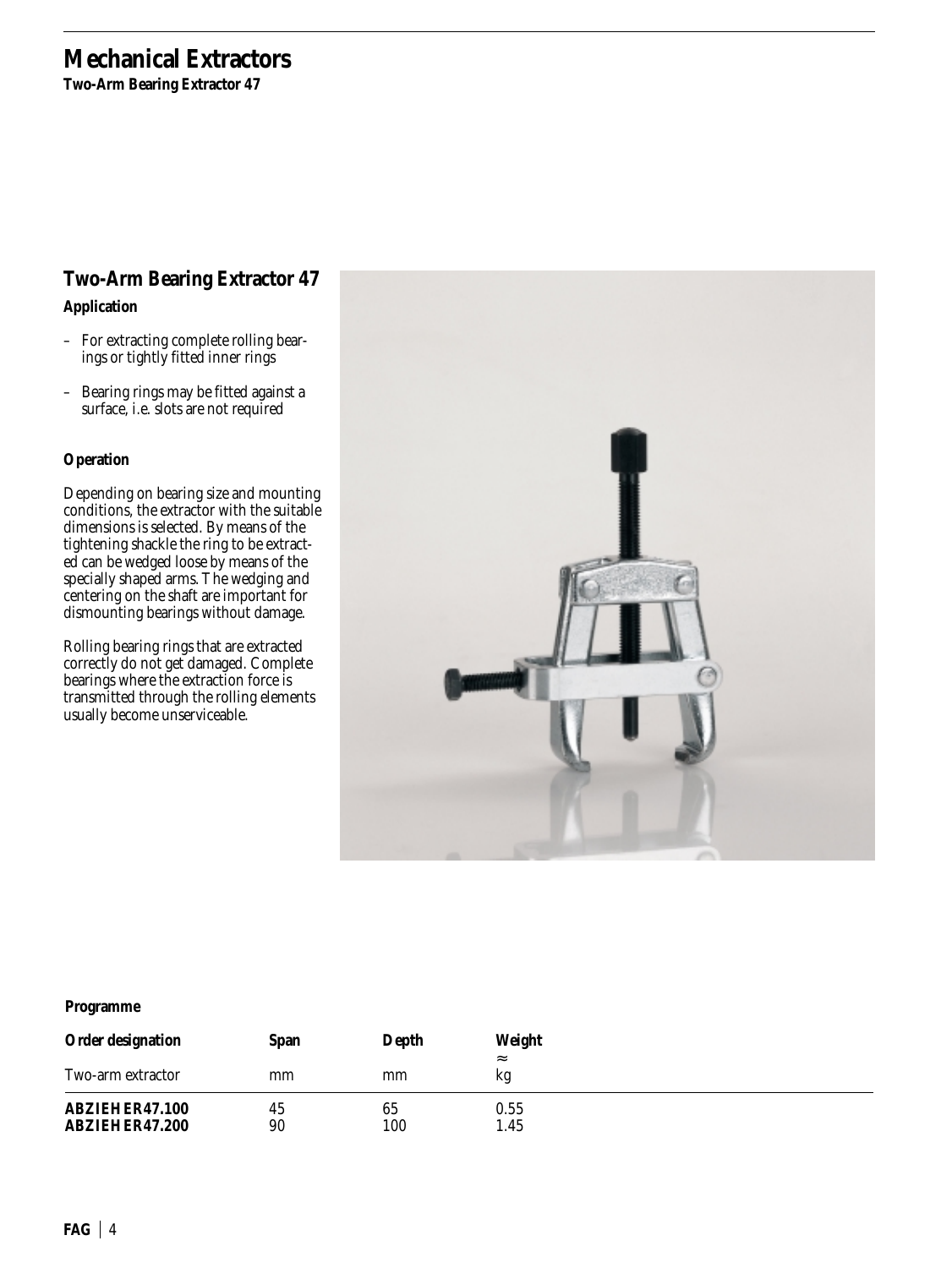**Three-Arm Extractor 52**

## **Three-Arm Extractor 52**

**Application**

- For extracting complete rolling bearings or tightly fitted inner rings
- Good radial and axial accessibility of the bearing location, possibly slots, required
- Big extractors (spans 390 and 640 mm) can be equipped with a hydraulic spindle

### **Operation**

Depending on bearing size and mounting conditions, the extractor with the suitable dimensions is selected. The span can be adjusted by shifting the lever system on the cylinder. During the extraction process the lever system causes self-locking of the arms and ensures a good grip.

Rolling bearing rings that are extracted correctly remain undamaged. Complete bearings where the extraction force is transmitted through the rolling elements usually become unserviceable.



| <b>Order designation</b><br>Three-arm extractor | <b>Span</b> | Depth | Weight<br>$\approx$ |
|-------------------------------------------------|-------------|-------|---------------------|
|                                                 | mm          | mm    | kg                  |
| ABZIEHER52.085                                  | 85          | 65    | 0.36                |
| ABZIEHER52.130                                  | 130         | 105   | 2.4                 |
| ABZIEHER52.230                                  | 230         | 150   | 5.4                 |
| ABZIEHER52.295                                  | 295         | 235   | 6.2                 |
| ABZIEHER52.390                                  | 390         | 270   | 12.3                |
| ABZIEHER52.640                                  | 640         | 300   | 15.8                |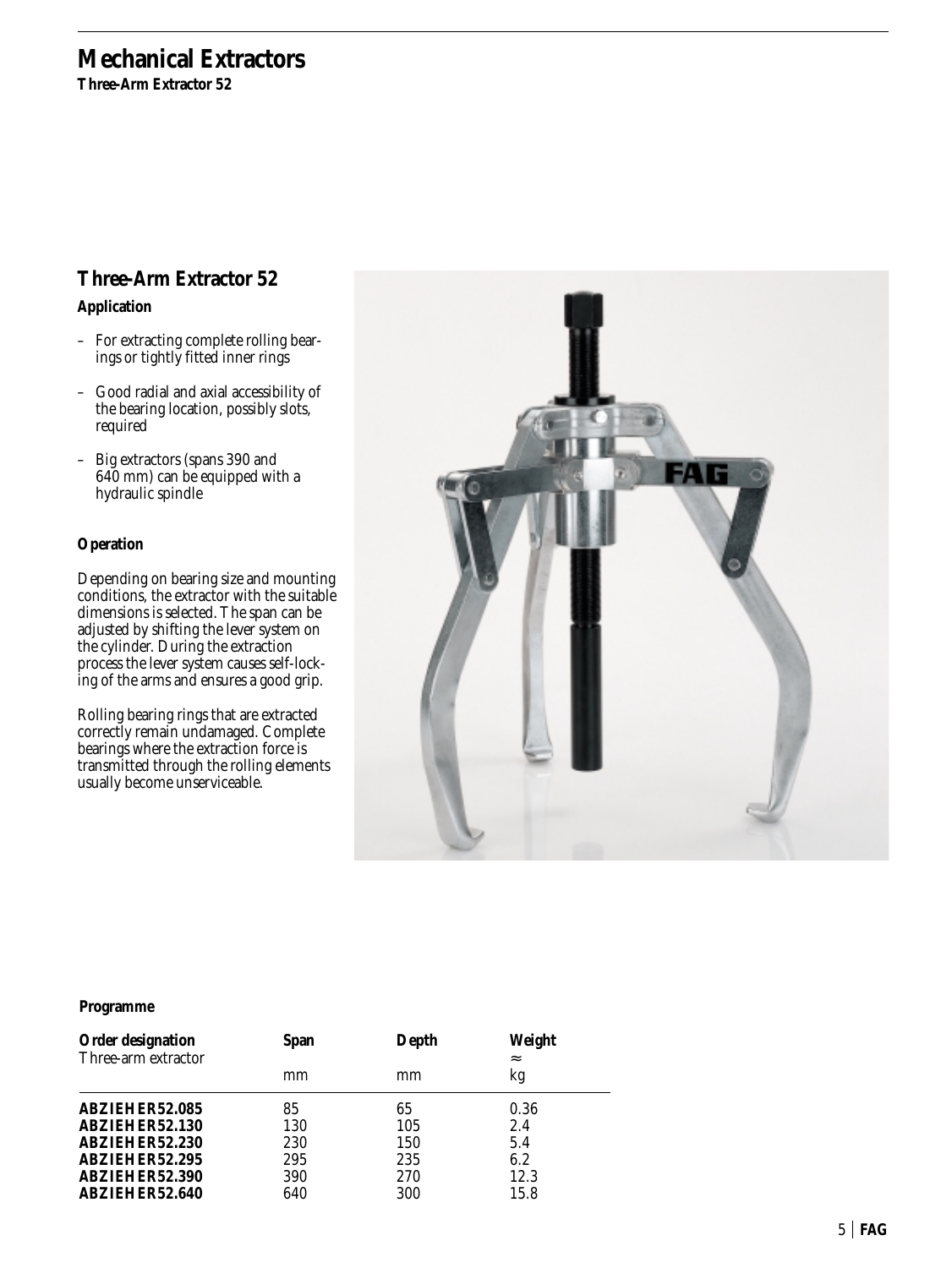**Three-Arm Extractor 53**

## **Three-Arm Extractor 53**

### **Application**

- For extracting complete rolling bearings or tightly fitted inner rings as well as similar parts
- Good radial and axial accessibility of the bearing location, possibly slots, required

### **Operation**

Depending on bearing size and mounting conditions, the extractor with the suitable dimensions is selected. The span can be adjusted by turning the knurled disk above the upper star. The two stars move on the cylinder symmetrically to each other so that the entire spread range can be covered with just a few rotations. The arms are locked during the extraction process so that they cannot be opened accidentally.

Rolling bearing rings that are extracted correctly do not get damaged. Complete bearings where the extraction force is transmitted through the rolling elements usually become unserviceable.

The availability of hydraulically assisted larger extractors will be indicated on inquiry.



| <b>Order designation</b><br>Three-arm extractor | <b>Span</b> | Depth | Weight<br>$\approx$ |  |
|-------------------------------------------------|-------------|-------|---------------------|--|
|                                                 | mm          | mm    | kg                  |  |
| ABZIEHER53.130                                  | 130         | 105   | 1.9                 |  |
| ABZIEHER53.230                                  | 230         | 150   | 4                   |  |
| ABZIEHER53.295                                  | 295         | 235   | 5.1                 |  |
| ABZIEHER53.390                                  | 390         | 270   | 10                  |  |
| ABZIEHER53.640                                  | 640         | 300   | 13.8                |  |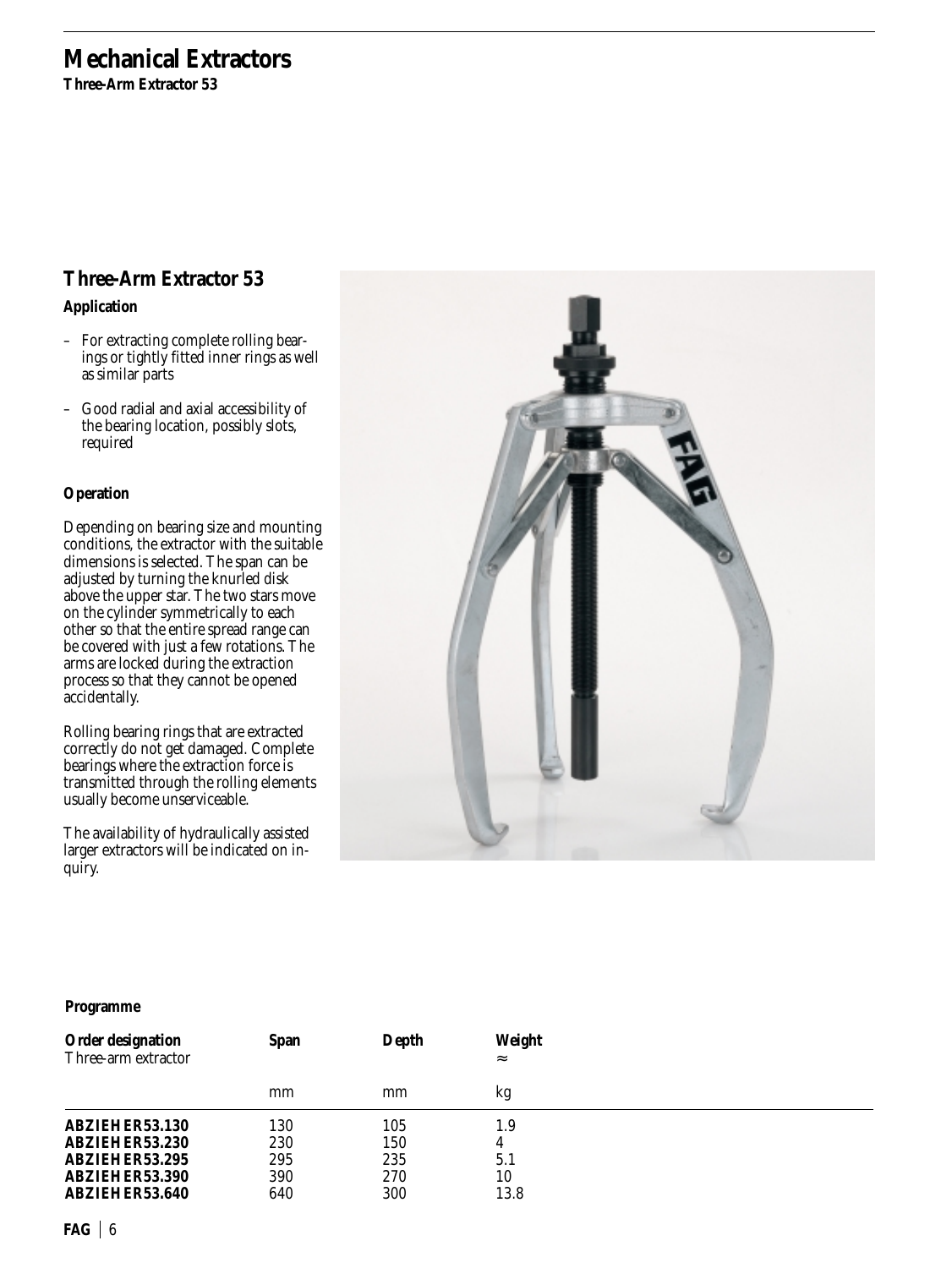**Hydraulic Pressure Tool 44**

### **Hydraulic Pressure Tool 44**

### **Application**

The pressure tool is usually used to loosen tightly fitted parts in conjunction with mechanical extractors.

#### **Operation**

The hydraulic pressure tool generates an axial force of 80 or 150 kN, respectively, thus making the job considerably easier. The spindle thread of the mechanical extractor is not unduly stressed as the main extraction force acts on static thread flanks.

The pressure tool 44.150 features a hydraulic resetting mechanism, i.e. when the thrust bolt is reversed the hydraulic system automatically returns to its normal position.

The hydraulic pressure tool is applied between shaft end and extractor spindle. Then the spindle is applied. The hydraulic system is actuated by screwing in the thrust bolt. The axial force generated will loosen the part. The part can then be extracted in the usual manner with the mechanical spindle.

For safety reasons, the minimum spindle diameter and the maximum torque (see table) must be observed.



| <b>Order designation</b><br>Hydraulic<br>pressure tool | <b>Axial force</b> | Stroke | <b>Section</b><br>height | <b>Spindle</b><br>diameter<br>min. | <b>Torque</b><br>max. | Weight<br>$\approx$ |
|--------------------------------------------------------|--------------------|--------|--------------------------|------------------------------------|-----------------------|---------------------|
|                                                        | kN                 | mm     | mm                       | mm                                 | N m                   | kg                  |
| ABZIEHER44.080<br>ABZIEHER44.150                       | 80<br>150          | 10     | 35<br>85                 | M22<br>M30                         | 25<br>50              | 0.6<br>1.74         |